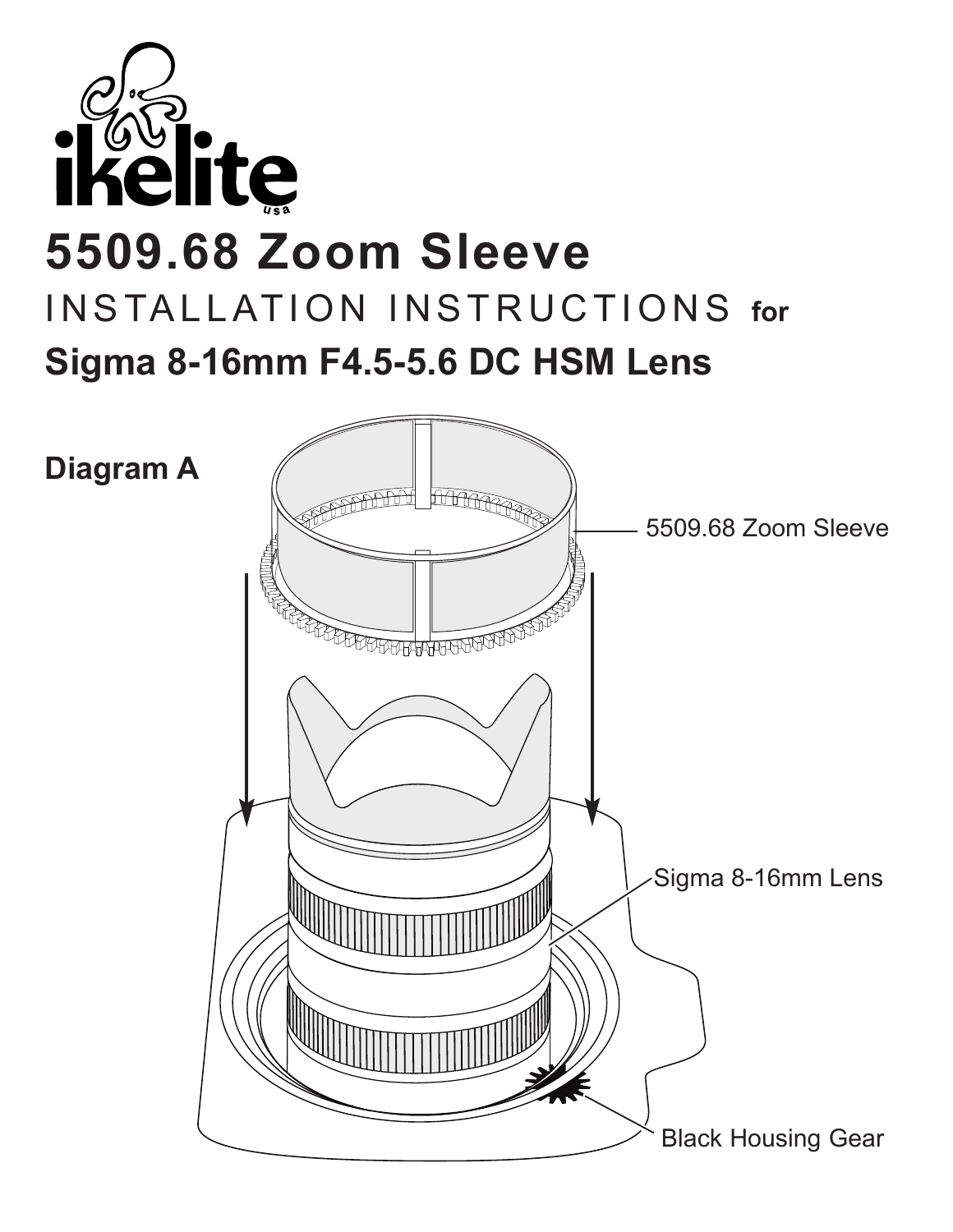## **Installation Procedure**

- 1. Install the camera and lens in your Ikelite housing.
- 2. Place the Zoom Sleeve over the lens and gently wiggle sleeve down the lens barrel (Diagram A, front page).
- 3. Push down on top of Zoom Sleeve above Black Housing Gear while rotating the housing Zoom Control (Diagram C, page 3). Rotate until Zoom Sleeve Teeth mesh with Black Housing Gear teeth (Diagram B & C, page 3).
- 4. Using your thumbs, gently push down around the entire top of the Zoom Sleeve perimeter until it is properly seated in the housing opening (Diagrams B & C, page 3).
- 5. Install housing port. Refer to your Ikelite housing manual for proper port installation.
- 6. Check function by rotating housing Zoom Control (Diagram C, page 3).

## **Detachment Procedure**

- 1. Remove housing port.
- 2. Depress camera lens release button using housing control. Refer to your Ikelite housing manual for proper port installation.
- 3. Rotate lens counterclockwise off camera and gently wiggle Zoom Sleeve up lens barrel to remove.
- 4. Reattach lens to camera.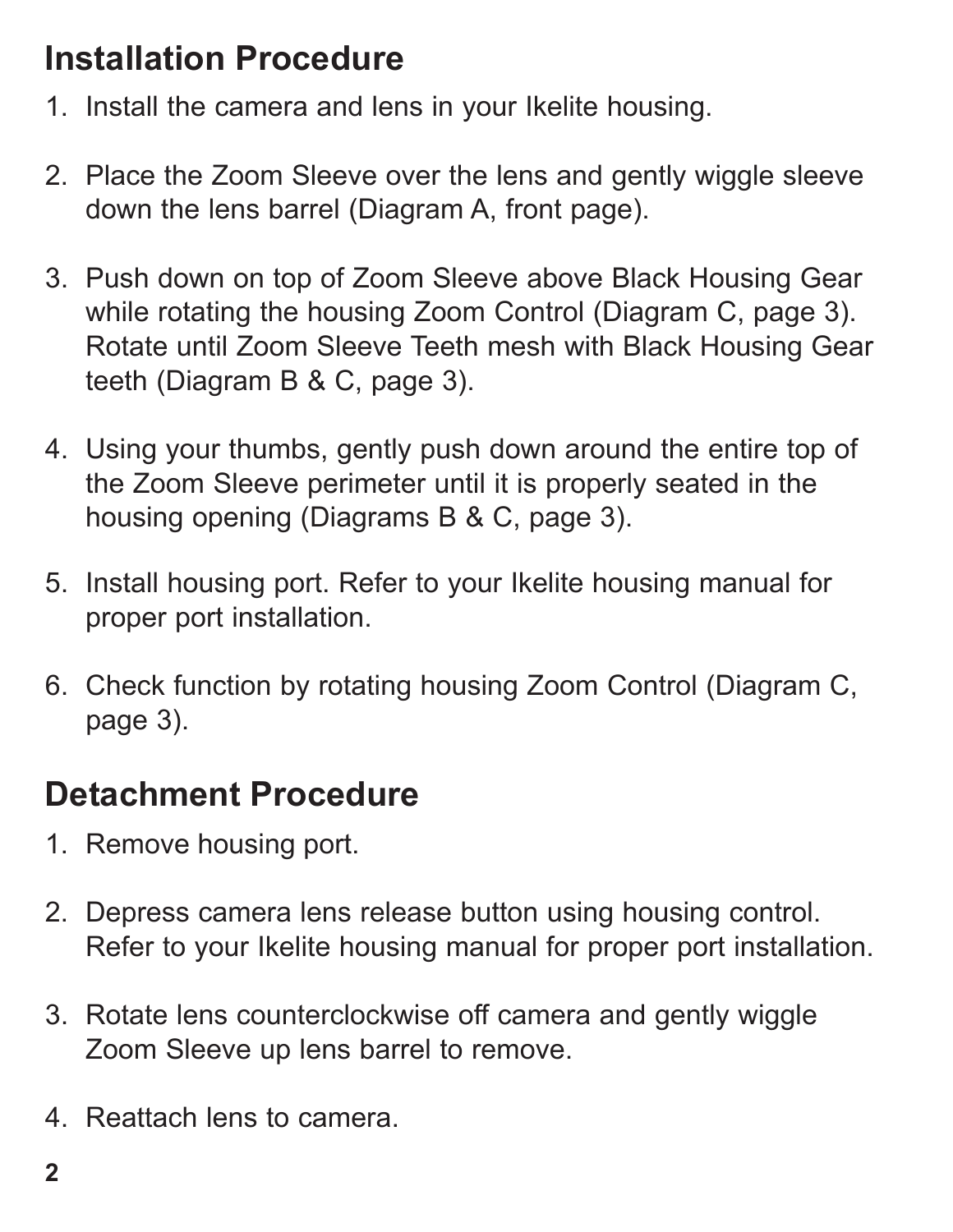## **Lens and Zoom Sleeve properly installed**